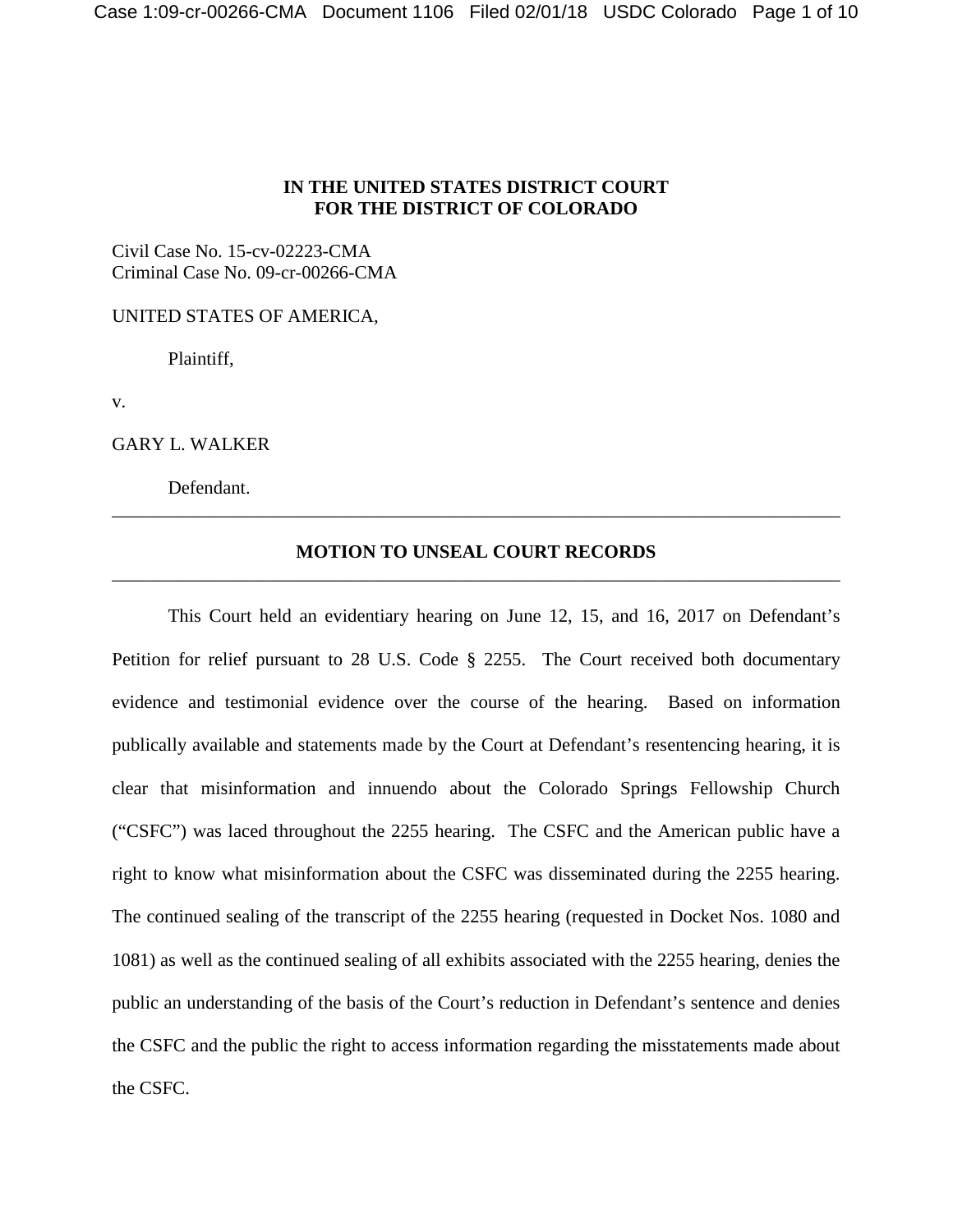On behalf of the public, which has a constitutional "right of access to criminal proceedings and documents filed therein," the CSFC moves to unseal the above described records. *CBS, Inc. v. U.S. Dist. Court*, 765 F.2d 823, 825 (9th Cir. 1985). This Motion should be granted because the sealing orders issued by this Court violate the public's common law right to inspect judicial records. *Nixon v. Warner Communications, Inc.*, 435 U.S. 589 (1978); *Valley Broadcasting Co. v. U.S. Dist. Court*, 798 F.2d 1289 (9th Cir. 1986). These rights cannot be sacrificed by the stipulation of the parties, nor by Defendant's derogatory, unsupported assertion that sealing is required to protect Defendant from "suffering continued retaliatory harassment from [CSFC]." *See* Docket No 1089 ¶4. "The District Court . . . should not turn [the determination as to whether or not filings should be made available to the public] over to the parties." *Procter & Gamble Co. v. Banker's Trust Co.*, 78 F.3d 219, 227 (6th Cir. 1996). The CSFC states the grounds for this Motion as follows:

#### **BACKGROUND**

The CSFC is a non-denominational church, and an institution where a relationship with God is stressed. Church members are taught how to form and maintain a relationship with God, and the Bible is the basis for all of the CSFC's teaching. The CSFC believes in showing God's love by being his hand extended, reaching out with kindness to help meet the needs of others, and the community at large, at every opportunity.

The CSFC Loving Kindness Program continually reaches out to the community with acts of goodwill. People of all ages and backgrounds have been touched in profound ways by the kindness and generosity of the CSFC family. The CSFC takes pride in the fact that it is known throughout the Colorado Springs area as "The Loving Kindness Church".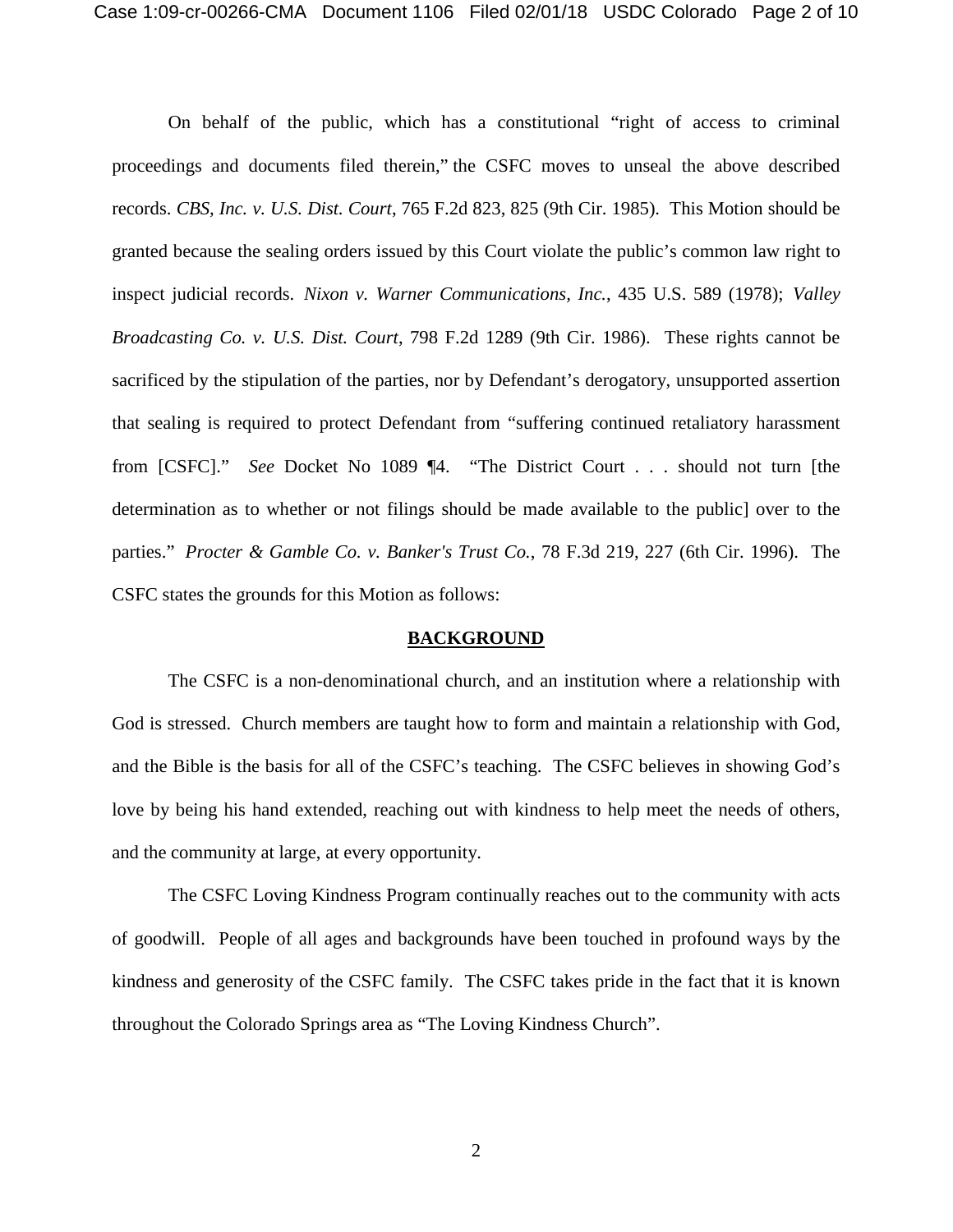The CSFC strives to build a better community and unite all people through the following activities: the "Community Let's Talk" forum where the CSFC presents a multi-cultural panel of community organizers and leaders for questions and an open discussion; the CSFC's military appreciation programs – including providing free daycare and other assistance to military families, and a free dinner for military veterans once per month; the Homeless Outreach Program Engaged (HOPE) – helping to feed and transport the homeless population; and honoring and assisting law enforcement, medical workers, firefighters, motel and hotel workers, women in crisis, and the prison population. The CSFC is a major positive contributor to the community at large, and strives to make this world a better place for all.

Due to the CSFC's standing in the community, CSFC is deeply concerned about the unfounded adverse impact on its ministry caused by the disparaging comments about the CSFC that appear to have been made during the 2255 hearing. The fact that the Court appears to have relied on those comments as a basis to reduce Defendant's sentence underscores the significance of the testimony content in question. The public has a right to know the facts underlying the Court's decision to resentence Defendant, especially if the decision was even partially based on misleading and/or untrue statements.

The efficacy of the ministry of the Church hinges on its credibility in the community it seeks to impact. Having a former member and leader testify to matters that challenge the sincerity and *bona fides* of a faith institution undermines the very message that institution seeks to deliver to the public. In that sense, the very legitimacy of the CSFC is now at stake. Thus, the CSFC requests the immediate unsealing of all documents associated with and introduced at the hearing, along with the immediate unsealing of the transcript associated with the proceeding.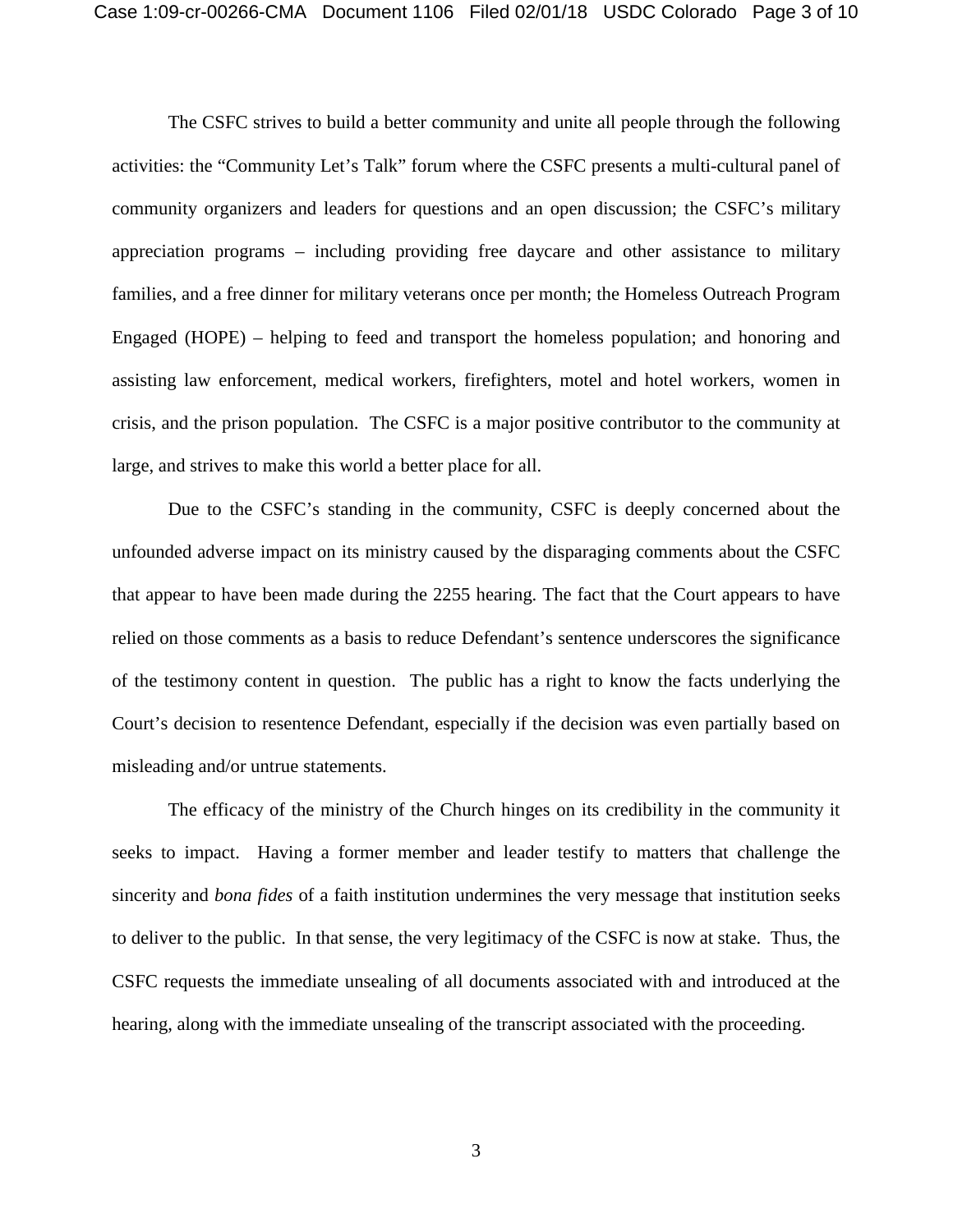#### **STANDING**

As the Supreme Court has held, all members of the public must be given a right to be heard on the question of their exclusion from court hearings and records. *Globe Newspaper Co. v. Superior Court*, 457 U.S. 596, 609 n.25 (1982). Further, it is well-settled that non-party members of the public and press do have standing to challenge the sealing of court hearings and records. *Daines v. Harrison*, 838 F. Supp. 1406, 1408 (D. Colo. 1993) (newspaper had standing to challenge sealing of settlement agreement); *U.S. v. McVeigh*, 918 F. Supp. 1452, 1456 (W.D. Okla. 1996) ("movants have standing to present these questions on behalf of themselves and the general public"); *see also Public Citizen v. Liggett Group, Inc.*, 858 F.2d 775, 790 (1st Cir. 1988 (public advocacy group had standing to challenge protective order in tobacco litigation).

It is also well-settled that an interested third party may bring its motion to unseal after the underlying proceedings have ended. *Wilson v. American Motors Corp.*, 759 F.2d 1568 (11th Cir. 1985) (third party intervened after judicially approved settlement in order to challenge sealing), *FDIC v. Ernst & Ernst*, 677 F.2d 230, 231-32 (2nd Cir. 1982) (third party intervened to challenge stipulated confidentiality order two years after settlement); *Mokhiber v. Davis*, 537 A.2d 1 100, 1104-06 (D.C. Cir. 1988) (reporter permitted to intervene four years after a judicially-approved consent decree in order to challenge a protective order); *Van Etten v. Bridgestone/Firestone, Inc.*, 117 F. Supp. 2d 1375 (S.D. Ga. 2000) (media intervened and compelled unsealing of records a year after settlement of a products liability case). Accordingly, as the Defendant has been resentenced and his case is closed, the CSFC has standing to bring this Motion before the Court requesting this Court to unseal evidence and transcripts related to the 2255 hearing.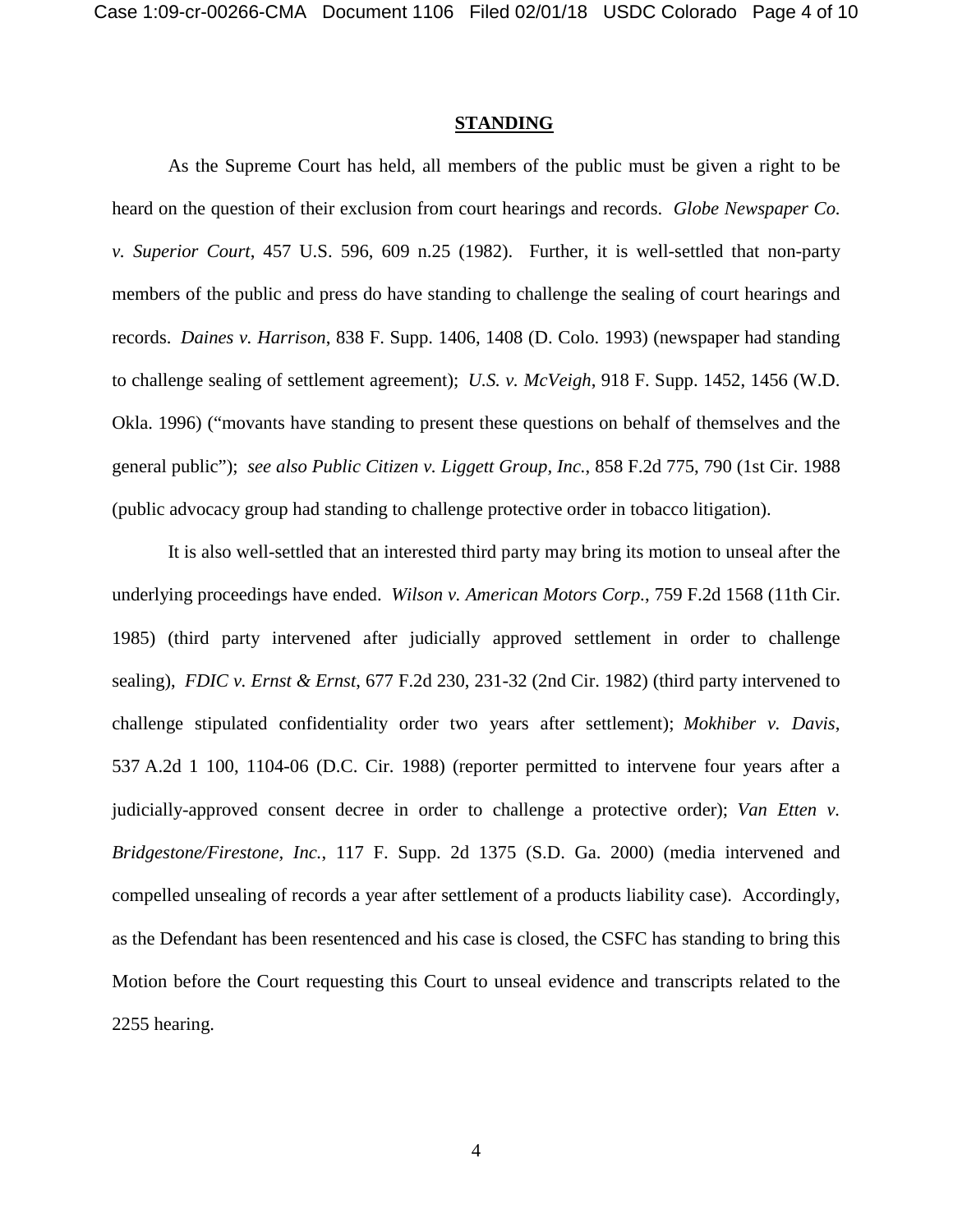## **THE CSFC AND THE PUBLIC HAVE A RIGHT OF ACCESS TO THE DOCUMENTS AND TRANSCRIPTS ASSOCIATED WITH THE 2255 HEARING**

The CSFC and the public at large have a right to access and review the documents associated with the 2255 hearing under the First Amendment and pursuant to common law.

## **I. The First Amendment Provides A Right Of Access To Documents Related To The 2255 Hearing.**

Long standing authority permits that the public a right of access to virtually all proceedings and records in a criminal case. *See Richmond Newspapers, Inc. v. Virginia*, 448 U.S. 555 (1980) (criminal trial); *Globe Newspaper Co. v. Superior Court*, 457 U.S. 596 (1982) (criminal trial); *Press Enterprise I*, 464 U.S. at 511, 513 (*voir dire* and transcripts); *Waller v. Georgia*, 467 U.S. 39 (1984) (suppression hearings); *Press-Enterprise Co. v. Superior Court*, 478 U.S. 1, 15 (1986) ("*Press-Enterprise II*") (preliminary hearings). The Tenth Circuit has assumed that a First Amendment right of access applies to pretrial documents filed in a criminal case. *U.S. v. Gonzales*, 150 F.3d 1246, 1256 (10th Cir. 1997); *see also U.S. v. McVeigh*, 119 F.3d 806, 812 (10th Cir. 1997). "[T]he public and the press have a right of access to criminal proceedings and documents filed therein. The right of access is grounded in the First Amendment and in common law, and extends to documents filed in pretrial proceedings as well as in the trial itself." *CBS, Inc.*, 765 F.2d at 825 (citations omitted).

The Supreme Court has prescribed a two-part test for recognizing a constitutional right of access: (1) "the document is one which has historically been open to inspection by the press and the public; and, (2) 'public access plays a significant positive role in the functioning of the particular process in question.'" *McVeigh*, 119 F.3d at 812 (*quoting Press-Enterprise II*, 478 U.S. at 8). The information sought by the CSFC falls squarely into categories that the federal courts have acknowledged a right of access, such as motions, briefs, orders and transcripts from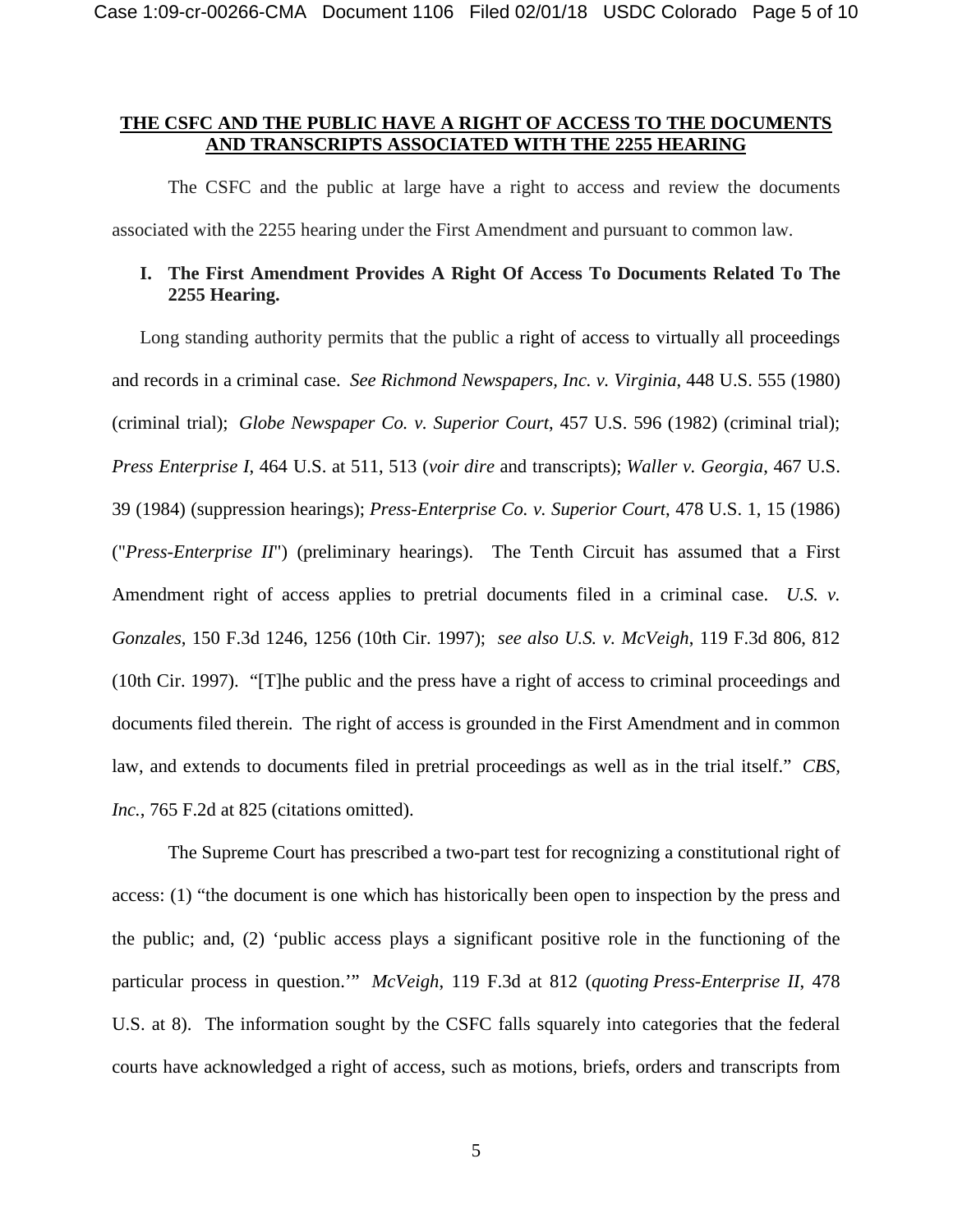pretrial hearings. *See, e.g., In re Time Inc.*, 182 F.3d 270, 271 (4th Cir. 1999) (pretrial motions and briefs, including discovery-related motions); *U.S. v. Ellis*, 90 F.3d 447, 451 (11th Cir. 1996) (transcripts of *in camera* hearings once the case was concluded); *Associated Press*, 705 F.2d at 1145 (all pretrial documents); *Seattle Times Co. v. U.S. Dist. Court.* 845 F.2d 1513, 1517 (9th Cir. 1988) (pretrial release proceedings and documents filed therein); *In re Washington Post*, 807 F.2d 383, 390 (4th Cir. 1986) (plea and sentencing documents in espionage case).

The second part of the test is met where public access to the document "would tend to operate as a curb on prosecutorial or judicial misconduct and would further the public's interest in understanding the criminal justice system." *In re Washington Post*, 807 F.2d at 389 (citing *Press-Enterprise II*, 478 U.S. at 8) (other citations omitted). Here, the Court decided to significantly reduce Defendant's sentence based on evidence admitted during the 2255 hearing. To provide the public with a better understanding of the judicial system and the Court's decision regarding Defendant's sentence and to enable the CSFC to assess the extent to which its ministry has been maligned by the self-serving testimony provided by or on behalf of the Defendant, unsealing is warranted in this case.

Additionally and notably, while both above factors must be considered, the Supreme Court and other circuits have held that it is not mandatory that a document meet both prongs for the First Amendment right of access to attach. *Globe Newspaper Co.*, 457 U.S. at 605 n. 13 (recognizing right of access to testimony of minor sex crimes victim despite lack of history of access); *Seattle Times*, 845 F.2d at 1516 (same regarding bail proceedings); *U.S. v. Brooklier*, 685 F.2d 1162, 1170 (9th Cir. 1982) (same regarding suppression hearings). Especially in a criminal trial, a lack of a tradition of access to a particular document or proceeding cannot alone justify sealing. *Globe Newspaper Co.*, 457 U.S. at 605 n. 13 (the argument that a specific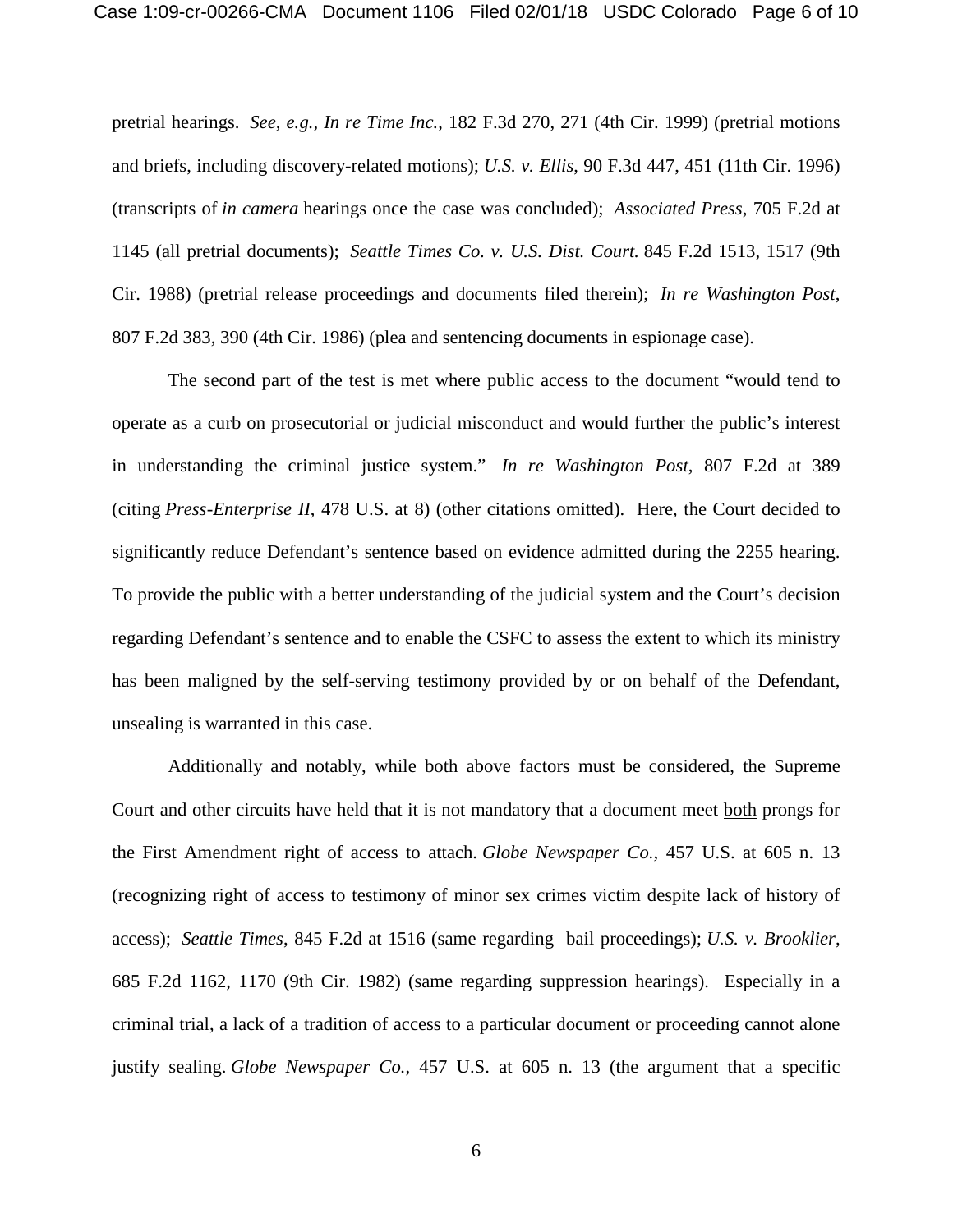proceeding did not enjoy a tradition of public access was "unavailing" because "as a general matter criminal trials have long been presumptively open"). Rather, the Court must consider whether, in the context of our modern justice system, public access serves society's general interest in open trials and an accountable judiciary. *Brooklier*, 685 F.2d at 1170. Because "the first amendment is to be interpreted in light of current values and conditions," and in light of the "increasing importance of pretrial procedures in the modern era," a right of access attaches even to records not traditionally open where, as here, the value of access is apparent. *Id.* Therefore, even if the Court finds that some documents under seal in this case do not have a long tradition of access, the First Amendment right would still attach because public access subjects the judiciary to "healthy public scrutiny," *Seattle Times*, 845 F.2d at 1516, and is crucial to a full understanding of the way in which "the judicial process" is functioning. *Associated Press*, 705 F.2d at 1145.

# **II. The Common Law Provides A Right Of Access To Documents Related To The 2255 Hearing**

The public also has a common law right to inspect and copy public records and documents, including judicial records and documents. *U.S. v. Hickey*, 767 F.2d 705, 708 (10th Cir. 1985); *Nixon*, 435 U.S. at 598. The common law right of access is separate and independent from the constitutional right, and attaches, presumptively, to all documents filed in a criminal or civil case. *FTC v. Standard Fin. Mgmt. Corp.*, 830 F.2d 404, 409 (1st Cir. 1987) ("documents which are submitted to, and accepted by, a court of competent jurisdiction in the course of adjudicatory proceedings, become documents to which the presumption of public access applies"). The common law right attaches even where the court does not reach the constitutional issue or does not find a constitutional right of access. *U.S. v. Schlette*, 842 F.2d 1574, 1582-83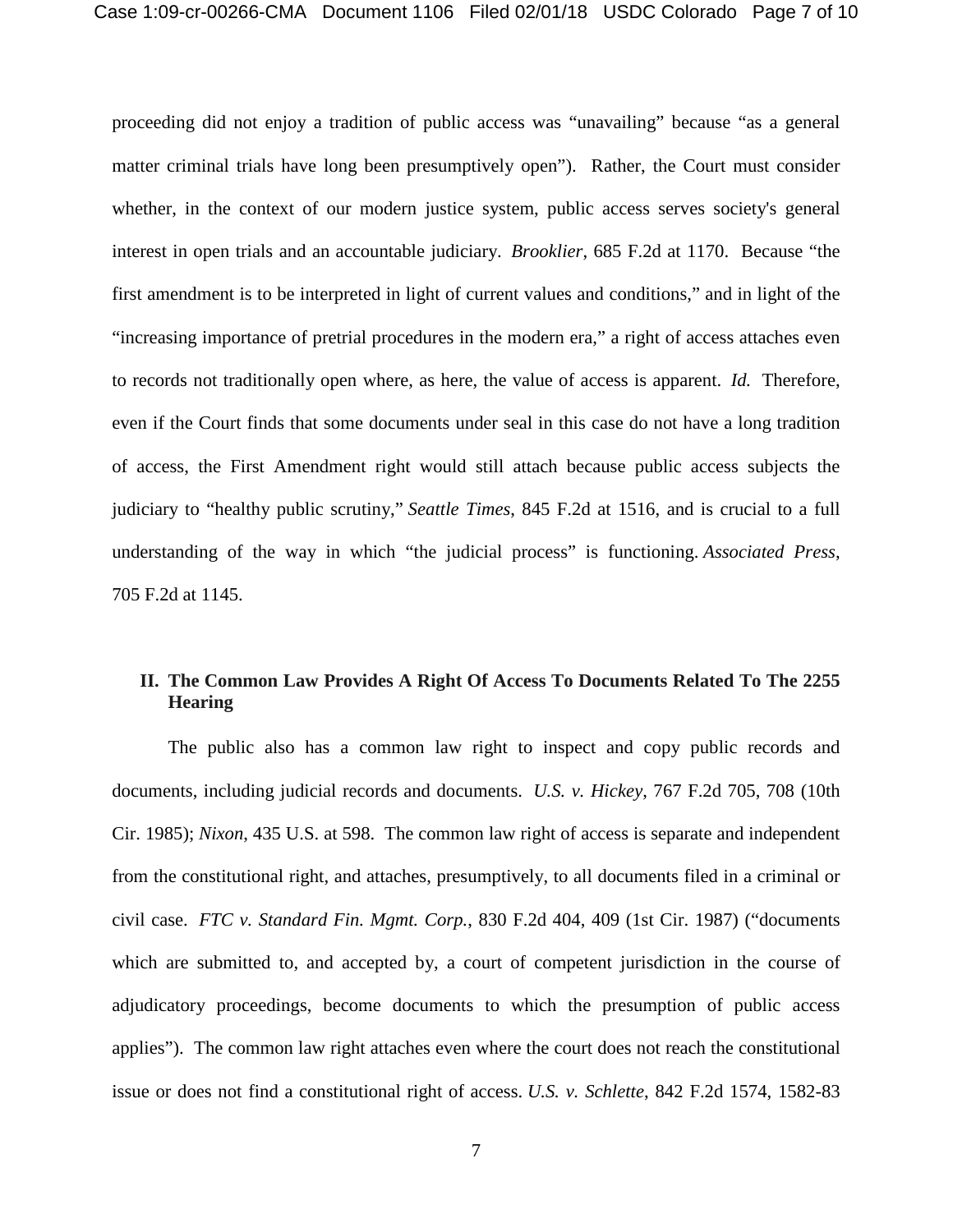(9th Cir. 1988); *Valley Broadcasting Co.*, 798 F.2d at 1293; *Baltimore Sun Co. v. Goetz*, 886 F.2d 60, 63-64 (4th Cir. 1989).

To assert a common law right, the CSFC merely needs to make a threshold showing of a legitimate need for disclosure. *U.S. v. Kaczynski*, 154 F.3d 930, 931 (9th Cir. 1998). Here, where Defendant's sentence was reduced significantly by the Court, the requested unsealing will serve the ends of justice by "[m]aking the public aware of how the criminal justice system functions," *Schlette*, 842 F.2d at 1583. The burden then shifts to the parties that requested the sealing of the documents to articulate a "legitimate reason for preserving ... secrecy," *Id*. This "legitimate reason" must outweigh the public's "overriding concern with preserving the integrity of the law enforcement and judicial processes," *Hickey*, 767 F.2d at 708 (internal citations omitted).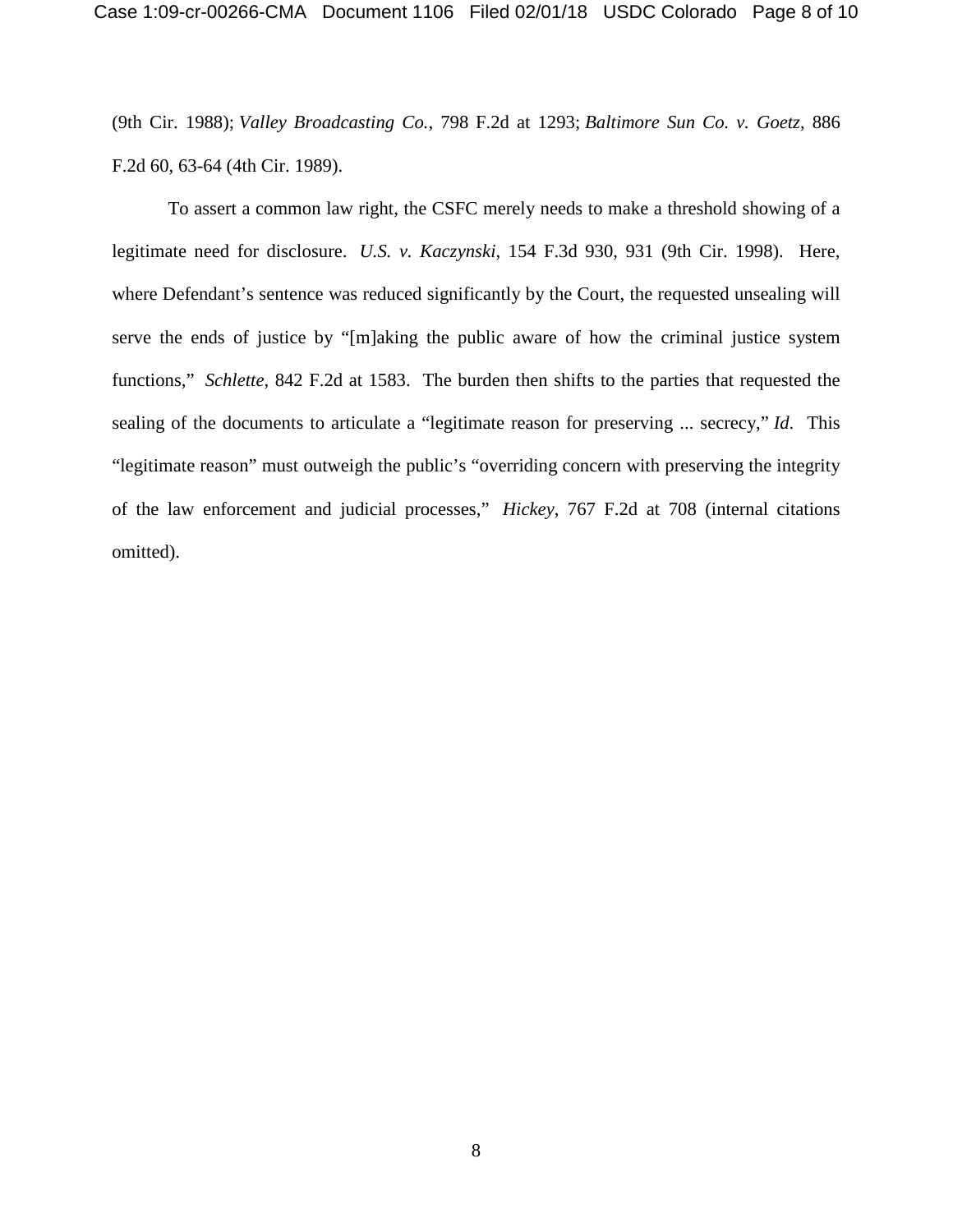### **CONCLUSION**

The documents related to the 2255 hearing should be immediately unsealed to prevent any further violation of the constitutional and common law rights of the CSFC and the public.

WHEREFORE, for all of the foregoing reasons, the CSFC respectfully requests that this Court grant this Motion and lift all sealing orders related to all documents associated with, and introduced at, the Defendant's 2255 hearing, along with the immediate unsealing of the transcript associated with the hearing forthwith, or in the alternative, that the Court hold a hearing on the relief requested in this Motion.

Respectfully submitted,

## **Driskell, Fitz-Gerald & Ray, L.L.C.**

s/ *Patrick Fitz-Gerald* 

Patrick Fitz-Gerald, Atty. Reg. No. 36848 1544 N. Downing St. Denver, Colorado 80218 Telephone: 303-860-7353 Fax: 303-997-9246 E-mail: pfg@trialdenver.com *ATTORNEY FOR THE COLORADO SPRINGS FELLOWSHIP CHURCH*